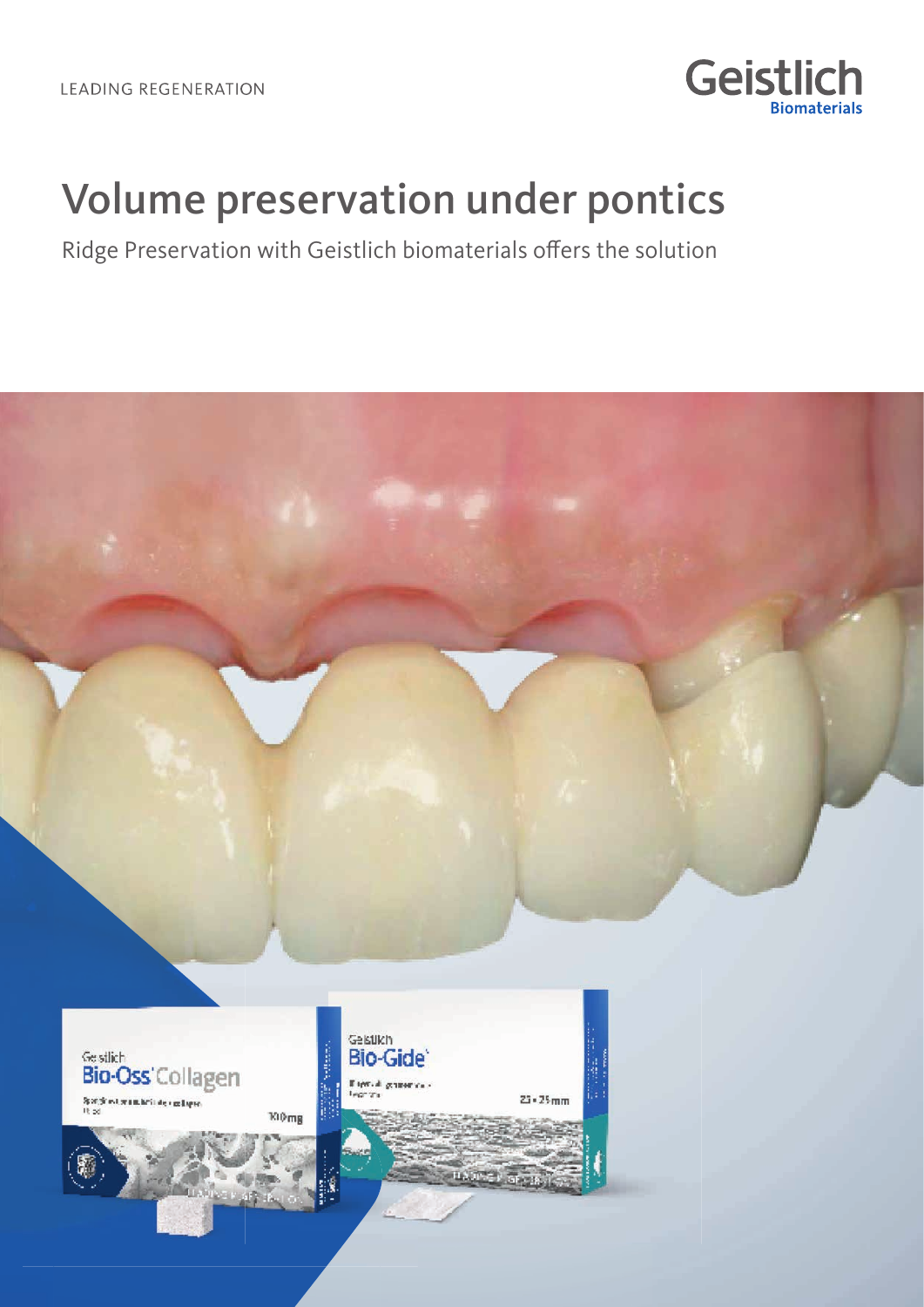# Ridge Preservation – straightforward

Ridge Preservation is a minimal-invasive method that serves to maintain the contour of the alveolar ridge following tooth extraction



**Tooth extraction** The tooth should be removed with a minimally invasive procedure.



#### **Application of Geistlich Bio-Gide® Shape**

- > Buccal bone wall defect? The use of a collagen barrier membrane is indicated to prevent soft-tissue ingrowth to the defect site.
- > Geistlich Bio-Gide® Shape is pre-cut for easy handling, reduced preparation time and application comfort.
- > Geistlich Bio-Gide® Shape can be applied inside the alveolus or alternatively be inserted between the periosteum and the soft-tissue.
- > The defect site can be left for open-healing or can be submerged by tension-free closure of the soft-tissues.



**Curettage** Precise cleaning and debridement of the extraction socket.

**4**



**Application of Geistlich Bio-Oss® Collagen**

- > Can be applied dry and/or moistened with saline solution or blood.
- > It can be cut to size and carefully introduced into the socket with forceps.
- > Geistlich Bio-Oss® Collagen maintains long-term volume through slow resorption.<sup>1,2</sup>

**Geistlich Bio-Gide® Shape itself does not need to be sutured and C**eistlich Bio-Gide® Shape it<br>does not need to be sutured<br>can be left for open-healing.



Scan &

#### **Easy handling and application comfort**

- The wings of Geistlich Bio-Gide® Shape can be tucked under the sulcus to close the extraction socket.
- > In the case of an intact buccal bone wall, Geistlich Mucograft® Seal can be used to seal the socket.

\* Geistlich internal evaluation of 200 clinical cases

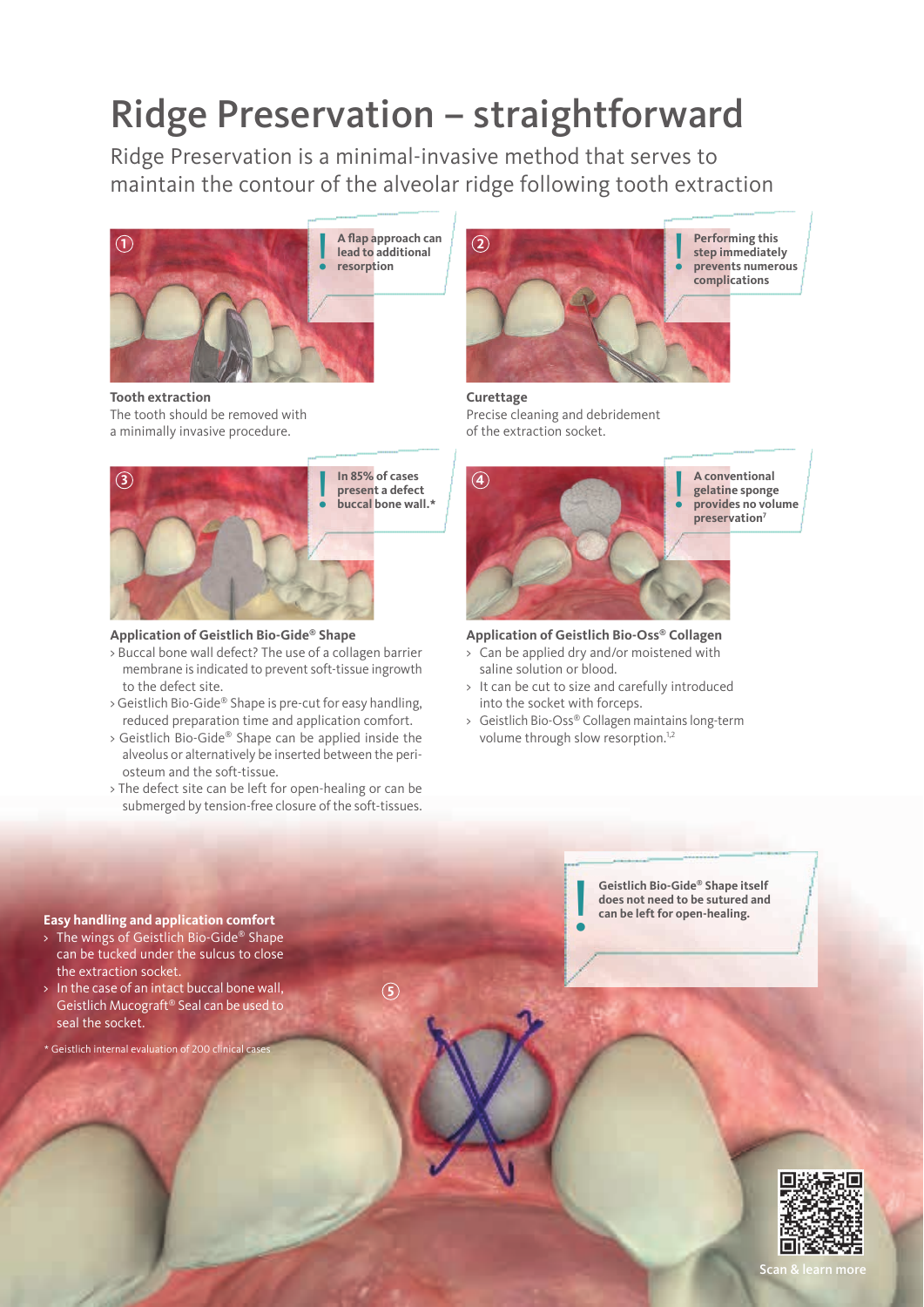# Clinical procedure – step-by-step

Case study of alveolar Ridge Preservation for bridge restorations

aesthetic region single tooth gap bone defect present thick biotype

**Region Bone situation Soft tissue situation**

intact papillae sufficient keratinised mucosa no recession

Clinical case from Dr. Manuel Neves, Porto, Portugal



**1/2** Clinical and radiological initial situation. Tooth 11 is to be extracted.

- **3** Minimal invasive extraction. Probing with the periodontal probe shows that the buccal bone wall is defective.
- **4** Geistlich Bio-Gide® collagen membrane is applied dry into the socket. The membrane is placed buccally on the inner alveolar wall and slightly protrudes the crestal bone.
- **5** The socket is filled with Geistlich Bio-Oss® Collagen. It may be advantageous to cut up the Geistlich Bio-Oss® Collagen and to introduce it piece-by-piece into the socket.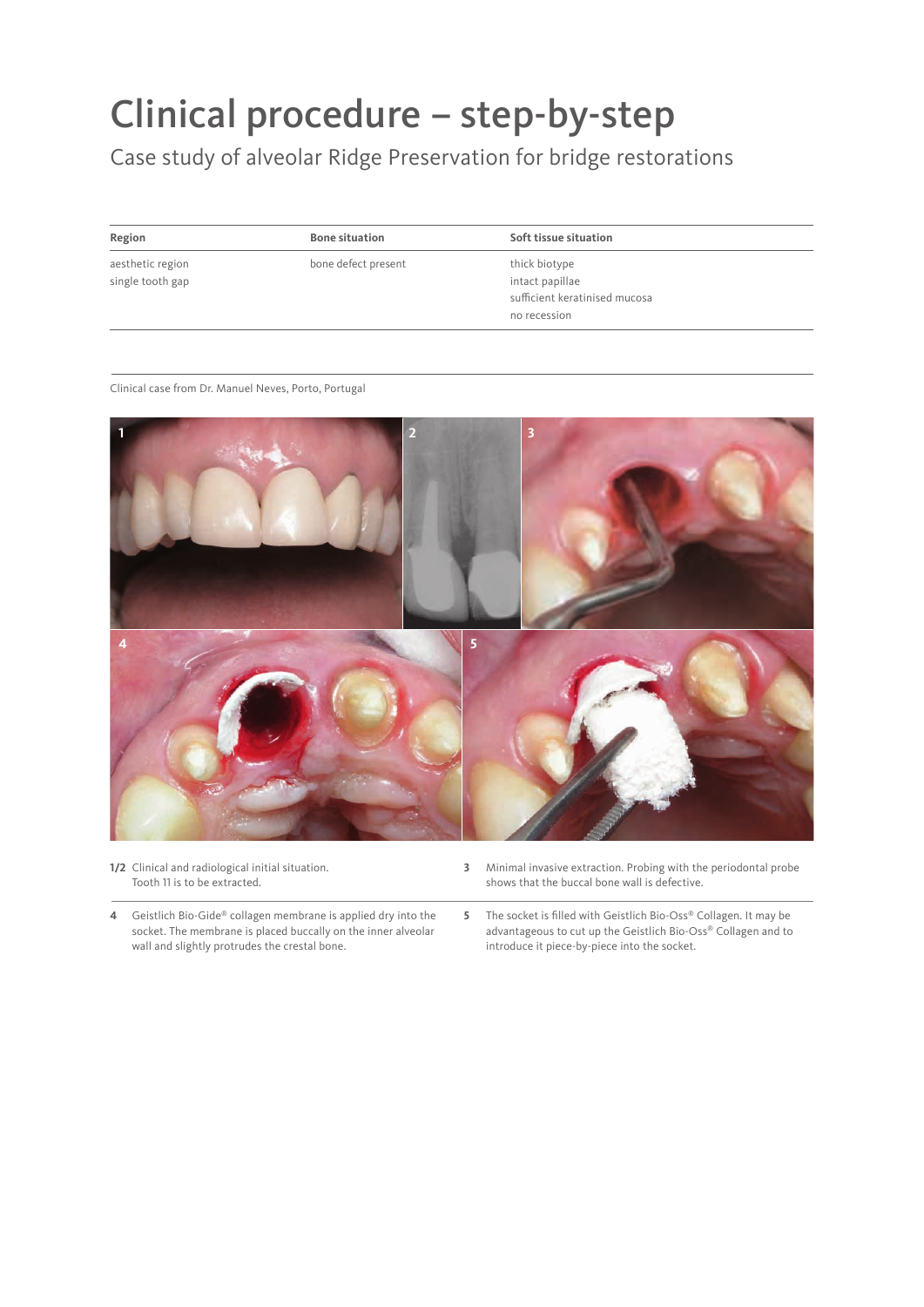

**8/9** Radiological and clinical examination 4 months after surgery shows that the tissue has healed well.

**11** Impression for producing the permanent bridge. **12/13** Aesthetically attractive result after one year. As a result of the Ridge Preservation measure, the volume under the pontic could be well maintained.

#### **Conclusion:**

Ridge Preservation with Geistlich biomaterials ensures that volume is maintained. The use of Geistlich Bio-Oss® Collagen and Geistlich Bio-Gide® is particularly worthwhile and effective in the case of planned prosthetic restoration in the anterior region. In the aesthetic anterior region the patient's wishes play a major role. In this case a specialist is needed.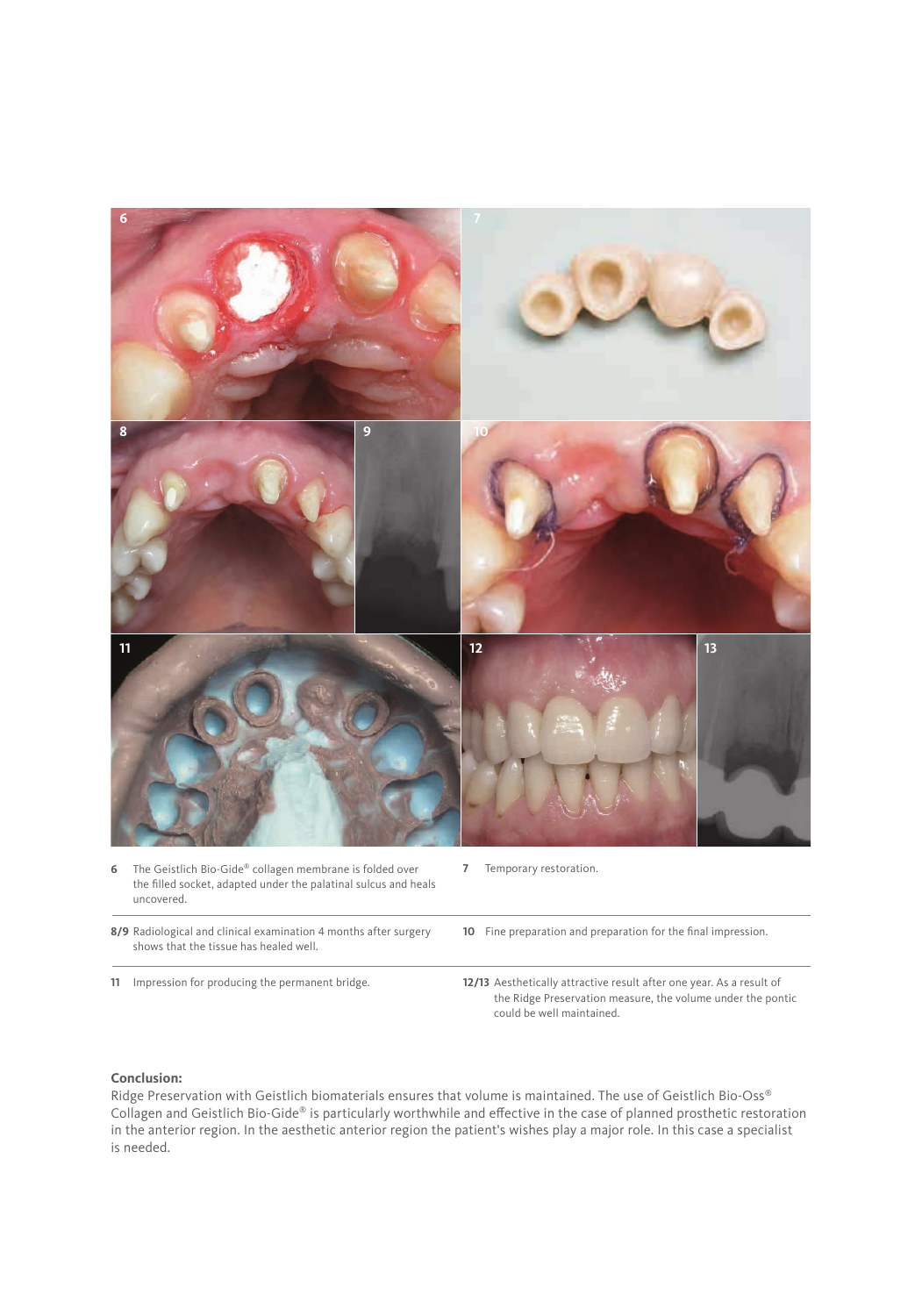### The alveolar ridge is losing volume – Is that a problem?

On average, 50% of the surrounding bone and soft-tissue volume is lost when a tooth is extracted and the extraction socket heals spontaneously.

- > In individual cases the bone loss can also be much more pronounced, especially in the event of tooth trauma or chronic inflammation.
- > The volume loss on the buccal aspect is particularly prevalent. Here the bone wall is often thinner than 1 mm and can be completely resorbed<sup>6-8</sup>. Which means the soft-tissue is no longer supported and collapses into the socket.
- > The formation of new bone in the alveolus cannot compensate for the loss of volume.<sup>4,5</sup>

Clinical challenges in bridge restoration

- > Bone resorption can lead to a gap formation under the pontics.
- > Possible consequences are impaired aesthetics, as well as phonetic problems and maintaining oral hygiene in the region of the bridge restoration.

## Maintain tissue volume under pontics – with Ridge Preservation



Alveolar ridge contour without vs. with Ridge Preservation after 6 months. (Clinical Case by Dr. Stefan Fickl, Germany) Ridge Preservation is a simple, minimal-invasive method for preserving the ridge contour following tooth extraction.

- > Ridge Preservation with Geistlich Bio-Oss® Collagen and Geistlich Bio-Gide® helps maintain around 90% of the volume<sup>4</sup>.
- > A collagen sponge, if used to stabilise the blood coagulum, does not have this volume preserving effect<sup>9</sup>.
- > Ridge Preservation prevents gaps beneath pontics.

#### References

- 1 Orsini G et al.,Oral Dis. 2007, Nov;13(6):586-93. (clinical study)
- 2 Mordenfeld A et al.,Clin. Oral Implant Res. 2010, Sep;21(9):961-70. (clinical study)
- <sup>3</sup> Tan WL, et al.; Clin Oral Implants Res 2012; 23 Suppl 5: 1-21. (systematic review)
- 4 Jung RE, et al.; J Clin Periodontol 2013; 40(1):90-98. (systematic review)
- <sup>5</sup> Araújo M, et al. Clin Oral Implants Res. 2015 Apr;26(4):407-412. (clinical study)
- 6 Huynh-Ba G et al., Clin Oral Implant Res 2010; 21: 37-42. (clinical study)
- 7 Januario, A. L., et al. Clin Oral Implants Res. 2011; 22(10):1168-71. (clinical study)
- 8 Buser D, Chappuis V, J Dent Res 2013; 92:176-182. (clinical study)

<sup>9</sup> Shakibaie B et al., Int. J Periodontics Restorative Dent 2013; 33 (2): 223-228. (clinical study)